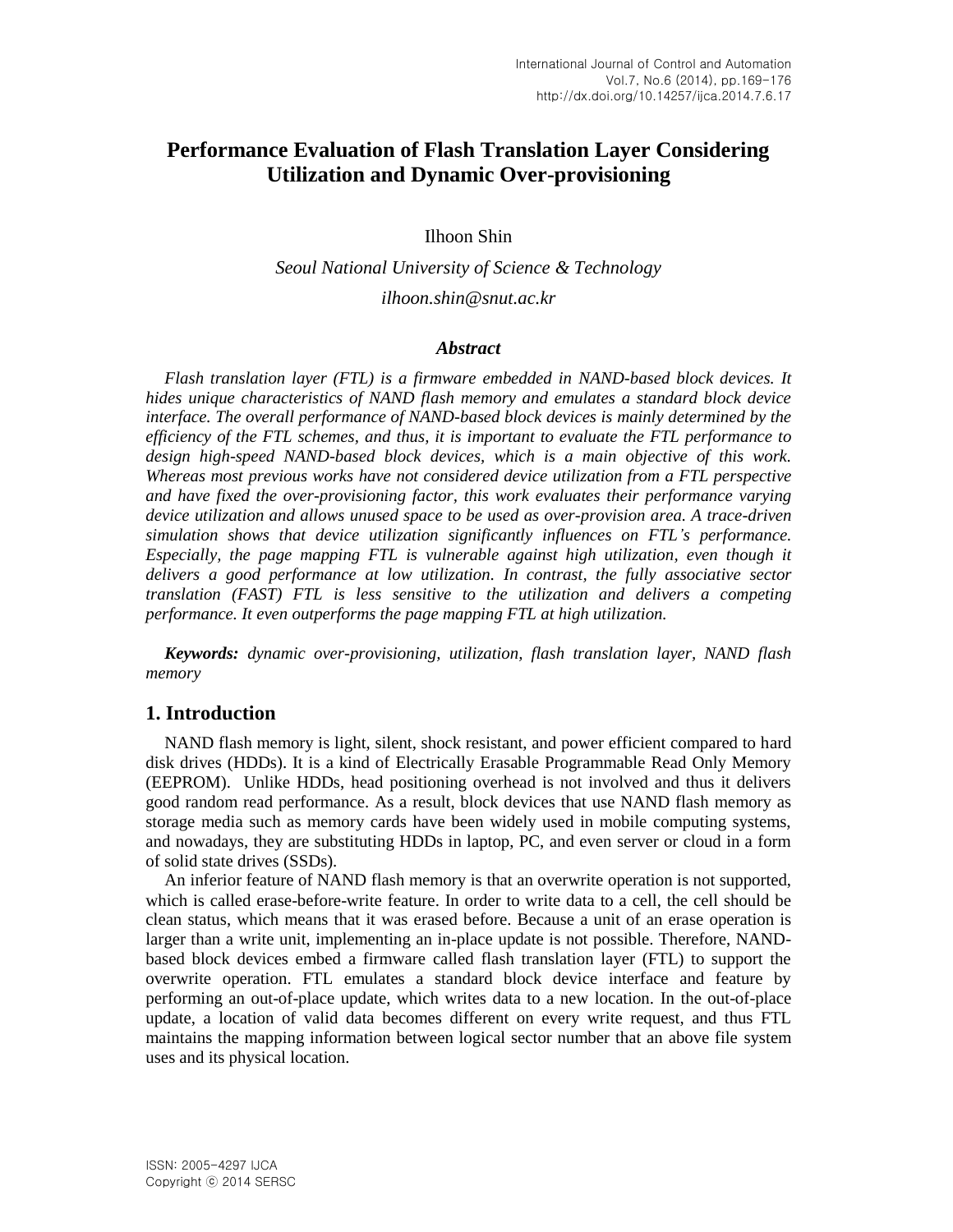The overall performance of NAND-based block devices is mainly determined by the efficiency of a FTL scheme and thus intensive works to improve the performance of the FTL schemes have been performed. In the most previous works, the influence of device utilization is not sufficiently investigated and the over-provisioning has been generally fixed. In this work, we evaluate the influence of device utilization on the performance of the FTL schemes. When doing performance evaluation, unused space is allowed to be used as over-provisioning space. Thus, over-provisioning area is dynamically changed depending on the utilization.

A trace-driven simulation shows the followings. First, when the utilization is low, the page mapping FTL delivers the best performance. Second, the page mapping FTL is however vulnerable against high utilization. Its performance significantly degrades as the device is highly utilized. In contrast, fully associative sector translation FTL delivers a relatively good performance at high utilization.

The rest of the paper is organized as follows. Section 2 explains the representative FTL schemes in detail. Section 3 describes why considering the device utilization is important and how to modify the existing FTL schemes for dynamic over-provisioning. A performance evaluation results are presented in Section 4. Finally, Section 5 states our conclusions.

### **2. Flash Translation Layer**

NAND flash memory consists of blocks and pages. A page is a unit of a read/write operation and generally 2 KB or 4 KB in size. A block is a unit of an erase operation and generally 128 KB or 256 KB in size. Therefore, a block consists of 64 or 128 pages. As described in section 1, the direct over-write operation is not supported. Once a page is written, it cannot be re-written before the block that the page belongs to is erased. Thus, FTL performs the out-of-place update. The detailed mechanism of the out-of-place update is different according to the FTL schemes.

The FTL schemes are mainly categorized into page mapping [10], block mapping [11], and hybrid mapping schemes [1-4] according to the mapping granularity between the logical sector number and its physical location.

The page mapping scheme [10] uses a NAND page as mapping granularity. In other words, the logical page number that is calculated from the logical sector number is matched with the physical page number. The offset inside a page is not changed, which is a similar address translation mechanism with a paging system in virtual memory. Upon a write request, FTL searches for a clean page and writes data to the found clean page. At the time, the old page is marked as invalid because its data become obsolete, and the mapping table is updated accordingly. Upon a read request, the valid location is easily found from the mapping table by indexing it with the logical page number.

Meanwhile, continuous write requests will exhaust clean pages. At the time, a garbage collection is initiated to reclaim invalidated pages to clean pages. It first selects a victim block. Then, the valid pages of the victim block is copied to an extra block that has been preserved in a clean status. After copying the valid pages, the victim block is erased and switched to a new extra block. The following write requests are served with the previous extra block until its clean pages are exhausted.

Therefore, the garbage collection time of the page mapping FTL is calculated as follows. *Tread , Twrite, Terase,* and *V* denote NAND page read time, NAND page write time, NAND block erase time, and valid page count of the victim block, respectively [5].

$$
GC_{page\_mapping} = V * (T_{read} + T_{write}) + T_{erase}
$$
 (1)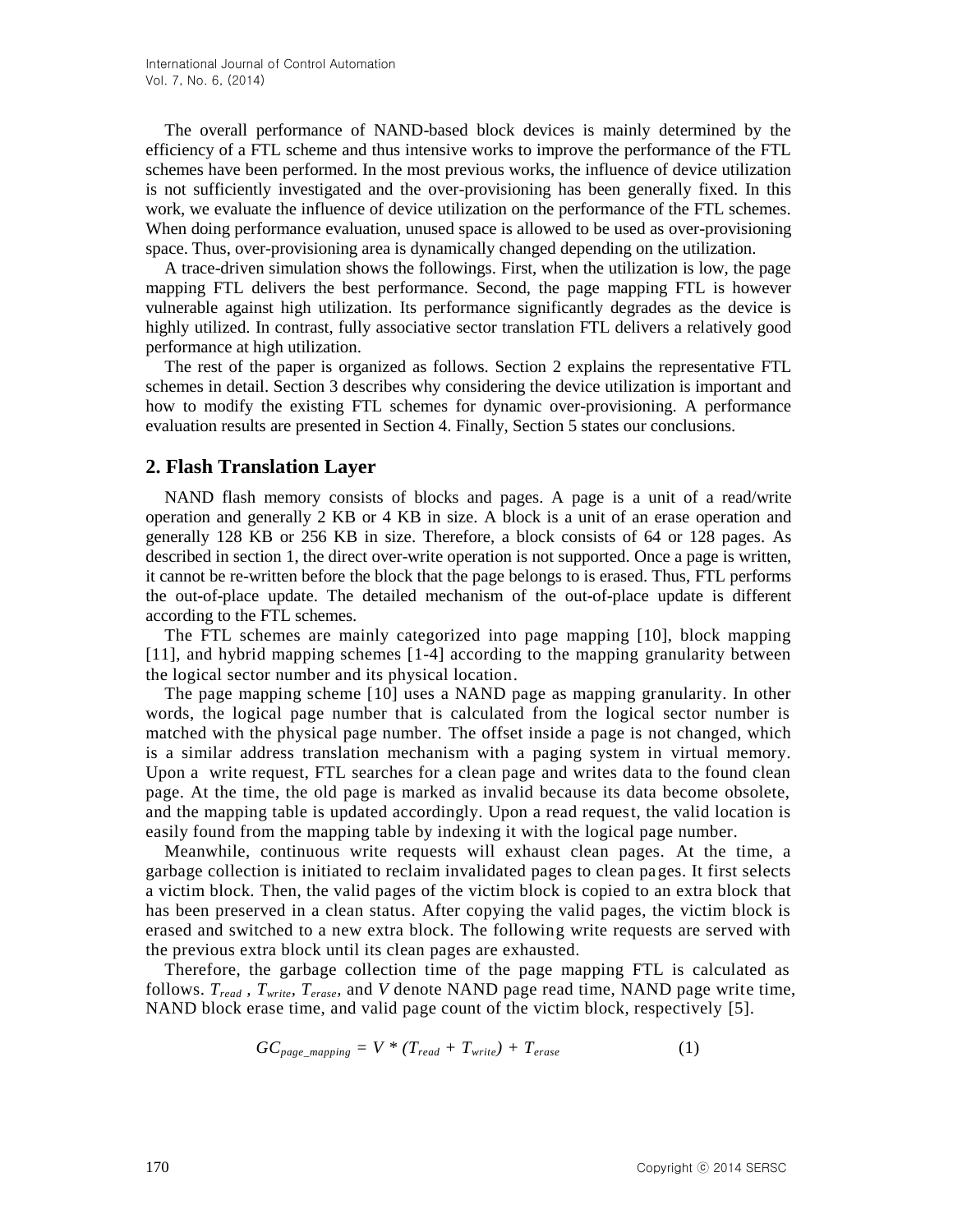As seen in the equation (1), the garbage collection time of the page mapping scheme depends on the valid page count of a victim block. The greedy replacement scheme that selects the most invalidated block as victim [8] makes the garbage collection time the shortest. However, if the device utilization is high, the average value of valid page count in the victim blocks will increase, and the performance of the page mapping scheme degrades.

The block mapping scheme [11] uses a NAND block as mapping granularity. In other words, the logical block number that is calculated from the logical sector number is matched with the physical block number. The offset inside a block is not changed. Upon a write request, FTL searches for a clean block and writes data to the found clean block, together with the unmodified pages of the previous block. The old block is marked as invalid because its data become obsolete, and the mapping table is updated accordingly. Upon a read request, the valid location is easily found from the mapping table by indexing it with the logical block number. The block mapping scheme is vulnerable against a small sized random write pattern. When modifying a small amount of data, the entire block needs to be copied.

Hybrid mapping schemes compromise the page mapping and the block mapping schemes. Basically, they operate the block mapping scheme. But, a portion of NAND blocks are used as write buffer to absorb small sized write requests, which is called log blocks (figure 1). The other blocks are called data blocks. Thus, the visible area to file system is data blocks. Log blocks are not visible to file system and can be regarded as over-provisioning area to improve the performance.





Hybrid mapping schemes are classified according to the association between data blocks and log blocks. The block associative sector translation (BAST) scheme [1] associates data block and log block in one to one. Upon a write request, it searches for an associated log block with a target data block and writes the data to the log block. If the data block is not associated with a log block, a clean log block is allocated. If there is no clean log block, the garbage collection is initiated. It selects a victim log block with the LRU replacement scheme. The victim log block is merged with the associated data block. First, a clean data block is allocated. The valid pages of the log block and the old data block are copied to the clean data block. Finally, the victim log block and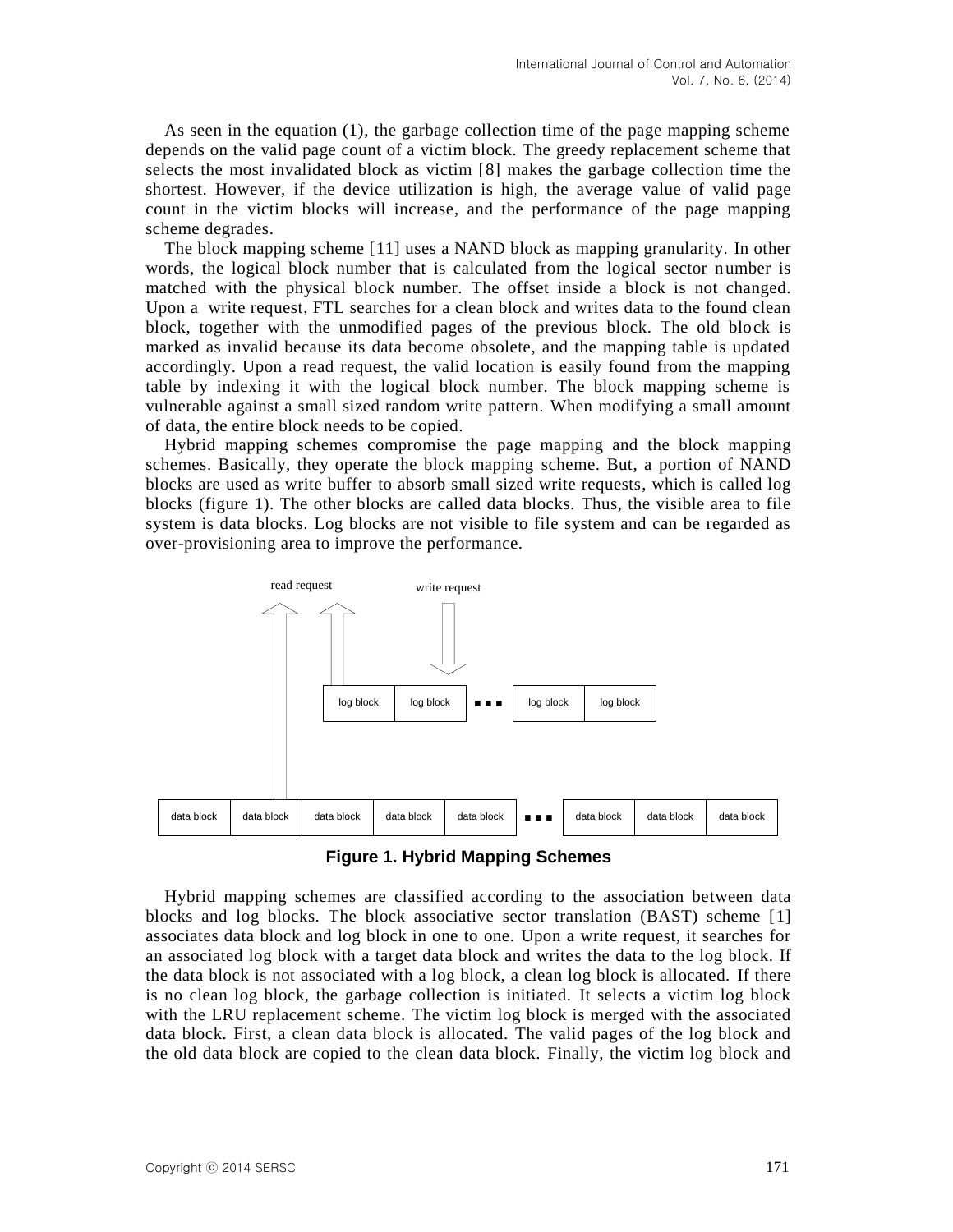the old data block are reclaimed by the erase operation. Therefore, the garbage collection time is calculated as follows. *N* denotes the page counts of a block [5].

$$
GC_{BAST} = N * (T_{read} + T_{write}) + 2 * T_{erase}
$$
 (2)

The read request is served by referring to the block mapping table. First, it finds an associated log block. If there is the associated log block and the valid target page is found in the log block, the read request is served from the log block. On the contrary, if there is no valid target page in the log block or if the target data block is not associated with a log block, the read request is served from the target data block.

The drawback of the BAST scheme is that it is vulnerable against random write pattern. Because the log blocks are not shared by data blocks, clean log blocks are frequently scarce, and the victim log blocks are frequently merged even though it has clean pages [2].

In order to solve the problem, the Fully Associative Sector Translation scheme (FAST) [2] allows log blocks shared by multiple data blocks. Upon a write request, it writes the data to the current working log block, regardless of its target data block number. If there is no clean page in the current log block, it is inserted to FIFO (First-In First-Out) list, and a new clean log block is allocated and used as a new current working log. If there is no available clean log block, the garbage collection is initiated. It selects a victim log block from the FIFO list with the FIFO replacement scheme. The victim log block is merged with the associated data blocks. Note that the victim log block can be associated with multiple data blocks. The merge process is repeatedly performed with each of the associated data blocks. After all the merge processes are finished, the victim log block and the old data blocks are reclaimed by the erase operation. Therefore, the garbage collection time is calculated as follows. *A* denotes the number of the associated data blocks [5].

$$
GC_{FAST} = A * (N * (T_{read} + T_{write}) + T_{erase}) + T_{erase}
$$
 (3)

FIFO List

| sequential<br>log block<br>log block<br>working log<br>log block<br>log block<br>lo q |  |  |  |  |
|---------------------------------------------------------------------------------------|--|--|--|--|
|                                                                                       |  |  |  |  |

#### **Figure 2. Log Block Management of the FAST Scheme**

Therefore, the garbage collection time depends on the association degree. In order to decrease the garbage collection overhead for the sequentially written block, the FAST scheme allocates an additional sequential log block, which serves a sequentially written data block. Figure 2 shows the final log block management of the FAST scheme.

Meanwhile, in order to serve the read request, the FAST scheme should scan all the log blocks to find the valid data, which incurs a considerable computation overhead. In order to address the problem, using a hashed page table is presented [3]. The hashed page table maintains the location information of valid data that reside in the log blocks.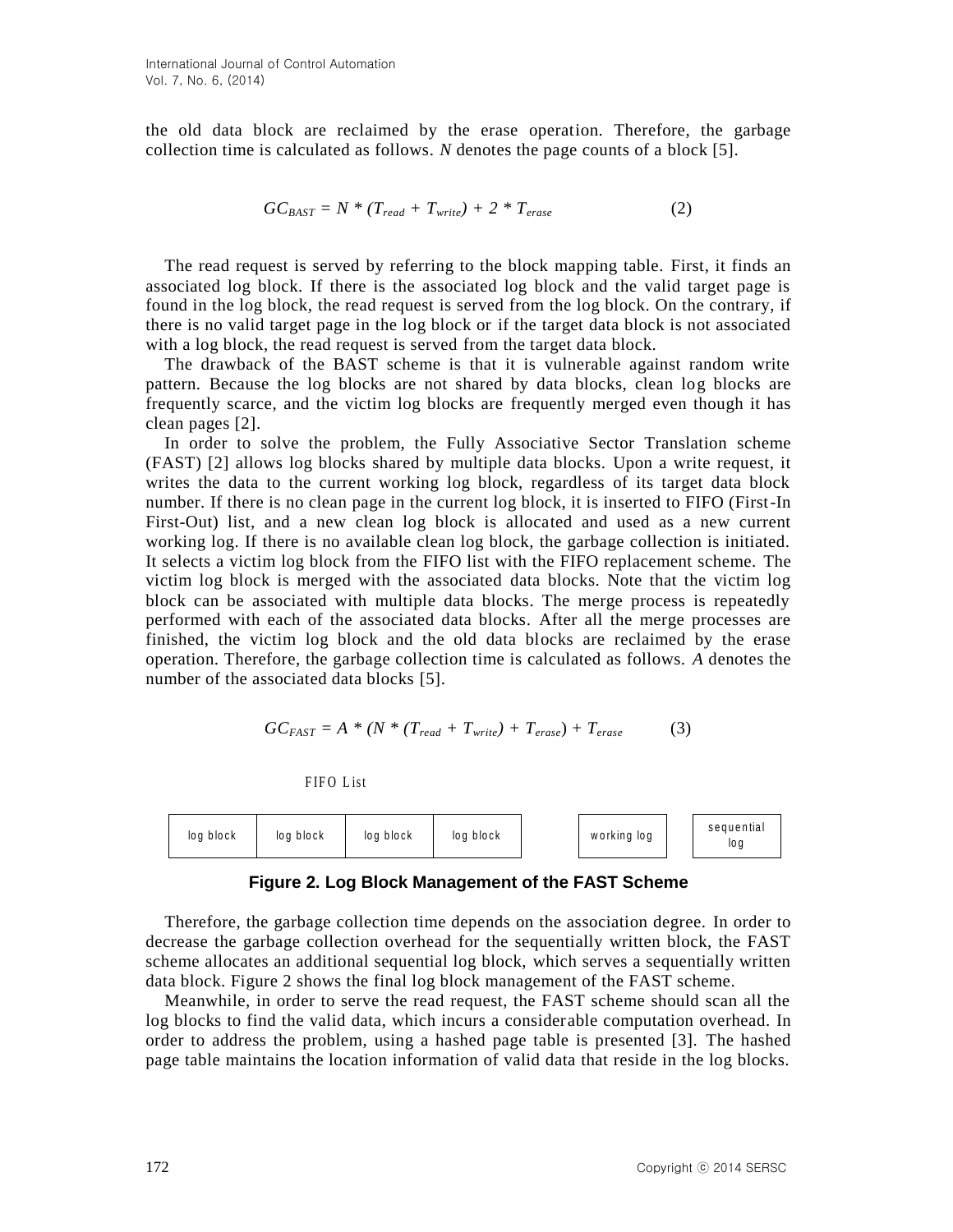By referring to the hashed page table, the computation overhead problem of the FAST scheme is reduced to the competing degree with the BAST scheme [3].

The Shared BAST (SBAST) scheme [4] allows a log block shared by multiple data blocks, similarly with the FAST scheme. The difference is that it does not allow a data block to use multiple log blocks in order to restrict the search space upon a read request. The SBAST scheme delivers a lower average performance than the FAST scheme because log blocks are not always fully utilized.

#### **3. Device Utilization and Dynamic Over-provisioning**

In the page mapping scheme, all blocks except an extra clean block for the garbage collection are visible to file system. Thus, the visible area is almost the same with the real device size if there is no explicit over-provisioning to improve the performance. The interesting point in the page mapping scheme is that unused space functions as the over-provisioning area. For example, if 10 % of the device size has valid data, in other words, if the device utilization is 0.1, 90 % of the entire space functions as the overprovisioning area for the valid data, because the garbage collection is delayed until the rest 90 % of the space are all invalidated. Thus, the page mapping scheme delivers a good performance when the utilization is low. Note that low utilization implies that the over-provision is high. In contrast, when the utilization is high, the performance will degrade because the over-provisioning is low and thus the garbage collection will be frequently initiated.

In reality, the utilization from the FTL perspective tends to increase as time passes because of the following reason. The utilization from the file system perspective depends on users. If users create more files or extends the file size, the utilization from the file system perspective increases. In contrast, if users delete files or shrink the file size, the utilization decreases. However, the utilization from the FTL perspective is not decreased by deleting or shrinking files. Deleting or shrinking files is generally served by modifying the metadata of files and file system. No modifications are done to the data blocks of the files. Thus, FTL cannot know the file deletion or file shrink event, and it thinks that the deleted or shrunk file data are still valid. They are preserved even in the garbage collection.

As a result, the utilization from the FTL perspective continuously increases as time passes. Thus, the performance of NAND-based block devices that deploy the page mapping scheme degrades gradually as time passes. In order to address the problem, TRIM command was proposed in the SATA specification. TRIM is a SATA command that sends the deleted or shrunk logical sector numbers to FTL. Using TRIM command, the utilization of the FTL perspective can be decreased when users delete or shrink files. However, legacy operating systems such as window XP do not support the TRIM command, and implementing the TRIM with low overhead is not straightforward in RAIDs with parity bits [9].

Thus, when evaluating the FTL performance, the device utilization should be considered. However, previous researches that evaluated the FTL performance have not sufficiently considered the utilization [5-7]. Thus, in this work, we vary the device utilization and measure the FTL performance.

Meanwhile, in the hybrid mapping schemes, the visible area to file system is only data blocks. Log blocks are invisible. Log block area is an explicit over-provisioning space in order to improve the performance. The performance of the hybrid mapping scheme is mainly determined by the size of this over-provisioning space. For example, if a sufficient number of log blocks are used in the FAST scheme, the time that a log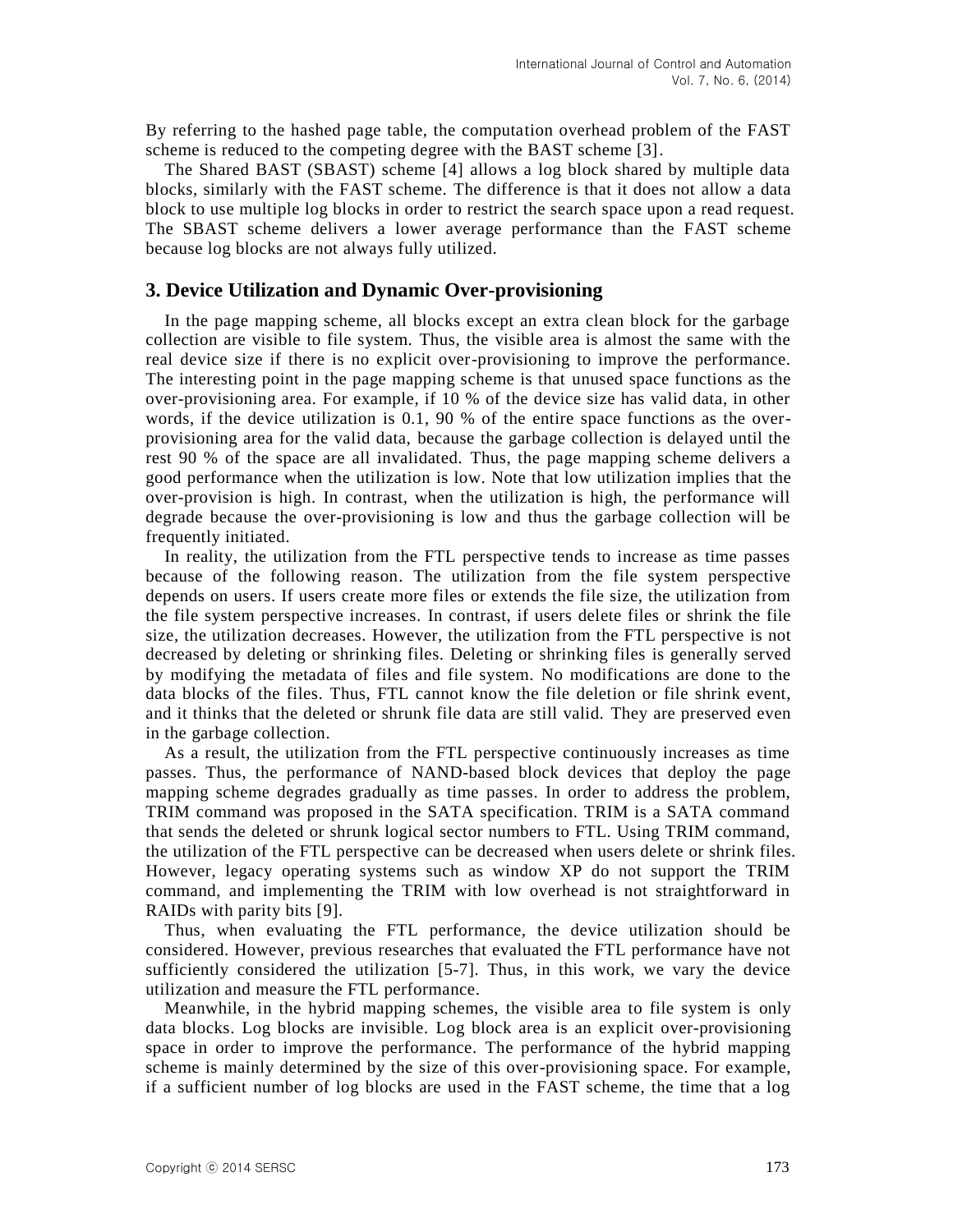block is selected as victim after being inserted to the FIFO list extends and thus written pages have the enough chances to be overwritten, namely invalidated. Therefore, if the log blocks are sufficient, the victim blocks will be mostly invalidated in the most cases, and the garbage collection time will be decreased, as seen in the equation (3).

The previous researches that evaluated the FTL performance fixed the log block counts regardless of the device utilization and measured the performance of the hybrid mapping schemes. Thus, when the utilization is low, the page mapping scheme gets a relative advantage because it exploits the unused space as the over-provisioning area, while the hybrid mapping schemes have the fixed number of log blocks regardless of the device utilization.

In fact, in the hybrid mapping schemes, unused data blocks can be used as log blocks. For example, if the device utilization is low and there are a sufficient number of clean data blocks, clean data blocks are switched to log blocks, and the garbage collection is delayed. If the device utilization gets higher and there is no enough clean data blocks, the garbage collection process is initiated and the victim log block is merged with the associated data blocks and switched to a clean data block. Therefore, dynamic overprovisioning can be also applied to the hybrid mapping schemes, and we can fairly evaluate the FTL performance.

## **4. Performance Evaluation**

In order to evaluate the FTL performance, we perform a trace-driven simulation. We gathered a real workload in window XP PC formatted with NTFS file system with diskmon tool, while updating operating system, installing applications, accessing the internet, editing documents, writing programs, and so on. The target partition was 66 GB in size. The total amount of read bytes was 201 GB and the written bytes were 187 GB. Among 66 GB space, about 4 GB space has not been written at all. In other words, the real device utilization was about 0.94.

A target NAND-based block device is modeled as follows. We assume that 8 NAND flash memory chips are linked in 2-channel & 4-way structure in order to enlarge the capacity and the performance, which is a general architecture of SSDs. In this structure, 8 physical pages compose one clustered page, and similarly 8 physical blocks compose one clustered block. Each clustered one can be regarded as a virtual one. Thus, the simulated device is one virtual NAND flash memory chip, whose page is 16 KB in size and a block is 1 MB in size, under the assumption that a physical page size of each physical chip is 2 KB and a block is 128 KB. The read and write latencies of a virtual page is calculated as (physical page read/write latency + (channel latency  $*$  4)), because two channels can transfer the data at the same time and in the NAND chips connected to the same channel, reading or writing a page from a flash chip is performed at the same time while transferring data from another chip via channel. The erase latency of a virtual block is the same with a physical block erase latency because the transferring time of the erase command is very short compared to the data transfer time and it can be neglected. A physical page read/write latency and a block erase latency is assumed 25 us, 200 us, 2 ms, respectively. Transferring time of a physical page is 70 us.

Meanwhile, in order to vary the device utilization, we vary the target device capacity from 78 GB to 155 GB, where the utilization is 0.8 to 0.4.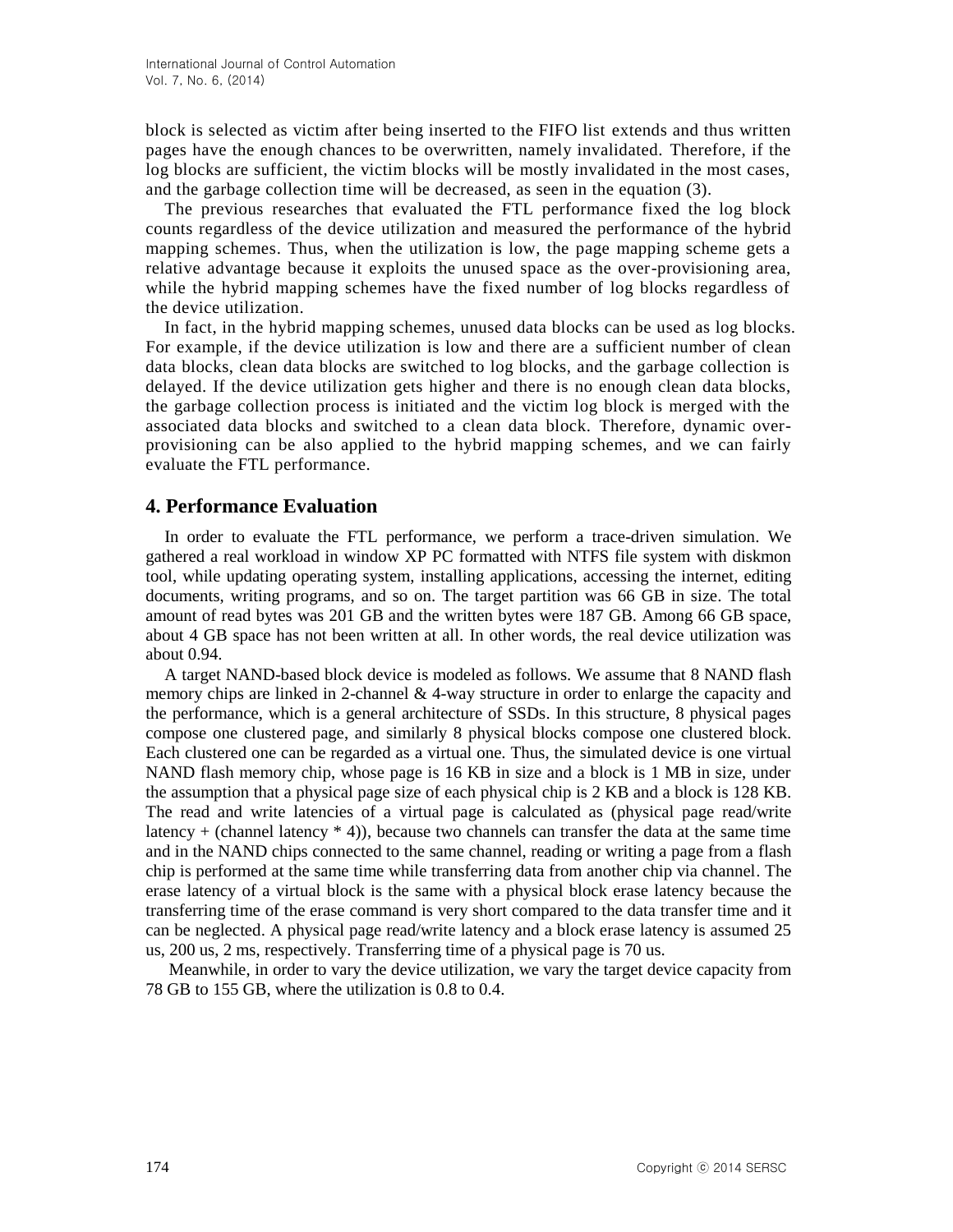

**Figure 3. Average Write Response Time**

Figure 3 shows the average write response time. The x-axis denotes the device utilization. The y-axis denotes the average write response time in milliseconds. We depict only the write latency because the read latency is similar among the FTL schemes. We compare the performance of the page mapping and the FAST scheme with dynamic over-provisioning. Other hybrid schemes were excluded because they show a worse performance than the FAST scheme. Thus, we implement the dynamic over-provisioning only to the FAST scheme. In the figure, PMAP denotes the page mapping scheme and FAST-DO denotes the FAST scheme with the dynamic over-provisioning.

The result shows that the page mapping scheme delivers a shorter latency than the FAST scheme at lower utilization than 0.7. The performance difference ranges from 2.5 % to 26 %. As the utilization is low, the gap increased. Even though the page mapping scheme delivers a good performance at low utilization, it is vulnerable against high utilization. As the utilization increases, its write latency steeply increases, and becomes longer than that of the FAST scheme at the utilization 0.8. The performance difference reaches to 21 %. The gap will increase more at higher utilization. The FAST scheme was less sensitive to the high utilization. This is a different result from the general agreement that the page mapping scheme is the best from the performance aspect. When considering device utilization and applying dynamic over-provisioning to the FAST scheme, the FAST scheme outperforms the page mapping scheme at the high device utilization.

Therefore, in the computing systems where the TRIM command can be used and the FTL perspective utilization is maintained to be low, the page mapping scheme is the best candidate from the performance aspect. However, in the computing systems where the TRIM command is hard to be applied and the FTL perspective utilization tends to increase gradually, the hybrid scheme with dynamic over-provisioning can be an adequate candidate.

#### **5. Conclusion**

In this work, we evaluated the FTL performance considering the device utilization and applying dynamic over-provisioning to the hybrid scheme. The trace-drive performance evaluation result showed the followings. First, the page mapping scheme delivered the best performance at low utilization by using the unused space as over-provisioning area. Second, however, it was vulnerable against high utilization. The average write latency steeply increased as the utilization grew higher. Third, the FAST scheme with dynamic over